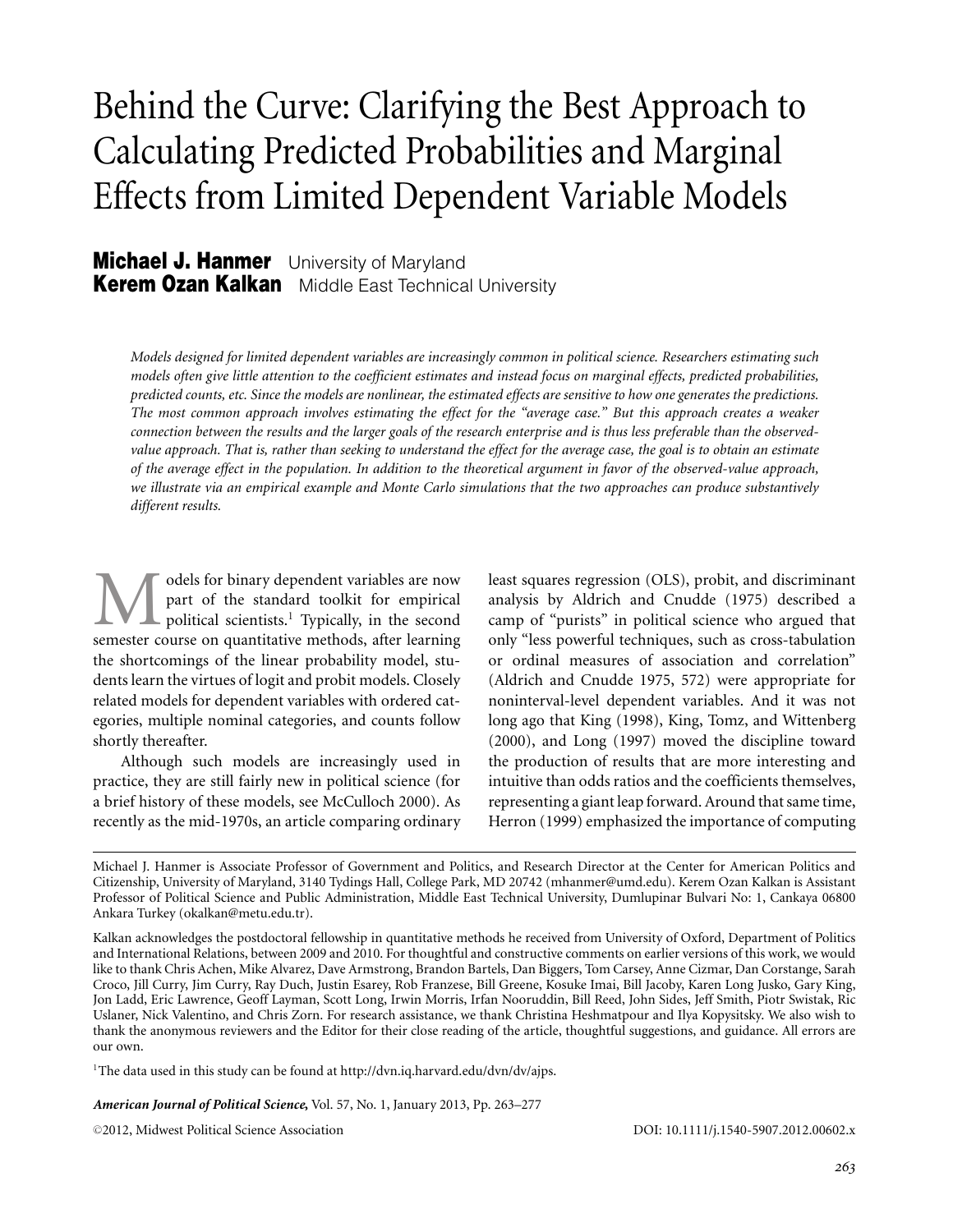measures of uncertainty for predicted probabilities from limited dependent variable models (aka qualitative response or categorical), demonstrated approaches for doing so, and recommended a better measure of fit than the percentage of cases correctly predicted. More recently still, Ai and Norton (2003) provided a valuable statement on the proper way to interpret interaction effects in limited dependent variable models (see also Berry, Esarey, and Demeritt 2010), an issue that has caused problems in the discipline even with OLS models (Brambor, Clark, and Golder 2006; Kam and Franzese 2007).

Notwithstanding these and other important advances, a basic issue remains unresolved. That is, even in the simplest limited dependent variable models with multiple independent variables, the literature has not provided clear guidance regarding the best way to calculate marginal effects or discrete differences, which are the necessary tools for substantive interpretation. The aim of this article is to provide such clarity by highlighting an approach that provides results that are more in line with the goals of theoretically driven empirical research.

#### **Background**

Empirical researchers using limited dependent variable models often give little attention to the coefficient estimates, which cannot be interpreted as straightforwardly as OLS coefficients, and instead focus on predictions based on these coefficients. The reason is clear—the marginal effects and predicted quantities (e.g., probabilities, counts) are the keys to understanding the relationships of interest in the population. For example, in a logit or probit model, either the marginal effect of a change in the independent variable of interest on the probability of success or the discrete difference in the probability of success due to a change in the independent variable of interest is more informative. Since these models are nonlinear and inherently interactive in all of the variables, the size of the effect of a change in the independent variable of interest depends on the values of the other independent variables. As a result, the estimated effects, and thus the conclusions one can draw regarding the substantive significance of the variables of interest, are sensitive to which values for the other variables are chosen. Following Achen (1982), Long (1997), and King, Tomz, and Wittenberg (2000), we take it as a given that understanding whether or not the relationship of interest is substantively significant, rather than just statistically significant, is the ultimate goal, as it is a necessary part of evaluating one's theory. As a result, the algorithm researchers follow to calculate predicted quantities out of limited dependent variable models requires serious attention. As students learn when introduced to limited dependent variable models, this is not an issue when using an OLS model without interaction terms; i.e., in OLS models the coefficient on the variable of interest represents the marginal effect, which is constant across its full range as well as that of all of the other independent variables.

In presenting predictions for a change in an independent variable of interest in limited dependent variable models, there are two general approaches for dealing with the other independent variables in the model. The first involves creating an example case by selecting a set of specific values for the other variables and calculating the relevant predicted probabilities or marginal effect for that case. With country-level data, this might be the specific values taken on by the primary case of interest, e.g., the United States. One might set up several example cases, but researchers usually just use one case. Typically, the values of each of the other independent variables are set to their respective sample means; we will refer to this approach as the "average case" approach. The second approach involves holding each of the other independent variables at the observed values for each case in the sample, calculating the relevant predicted probabilities or marginal effect for each case, and then averaging over all of the cases; we will refer to this approach as the "observed value" approach. In the language of the burgeoning literature on causal inference (see, e.g., Ho et al. 2007 and Imai, King, and Stuart 2008), under the usual assumptions (see, e.g., Morgan and Winship 2007), the observed-value approach is used to compute the quantities of interest, such as the average treatment effect (ATE).

Although there are prominent studies using the observed-value approach, such as Wolfinger and Rosenstone's (1980) *Who Votes?*, our reading of the literature led us to suspect the average-case approach to be the dominant approach in political science. A content analysis of the *American Political Science Review*, *American Journal of Political Science*, and *Journal of Politics* from 2006 supports that expectation; 68% of the articles using a limited dependent variable employed the average-case approach, and just 1% used the observed-value approach! Unfortunately, for 15% of the relevant articles the authors did not state clearly how they generated the reported predicted probabilities/marginal effects. The remaining articles did not report any results beyond the coefficients (11%) or reported odds ratios (4%).

The prevalence of the average-case approach is perhaps influenced by the wide availability of easy-to-use software such as Tomz, Wittenberg, and King's (2001)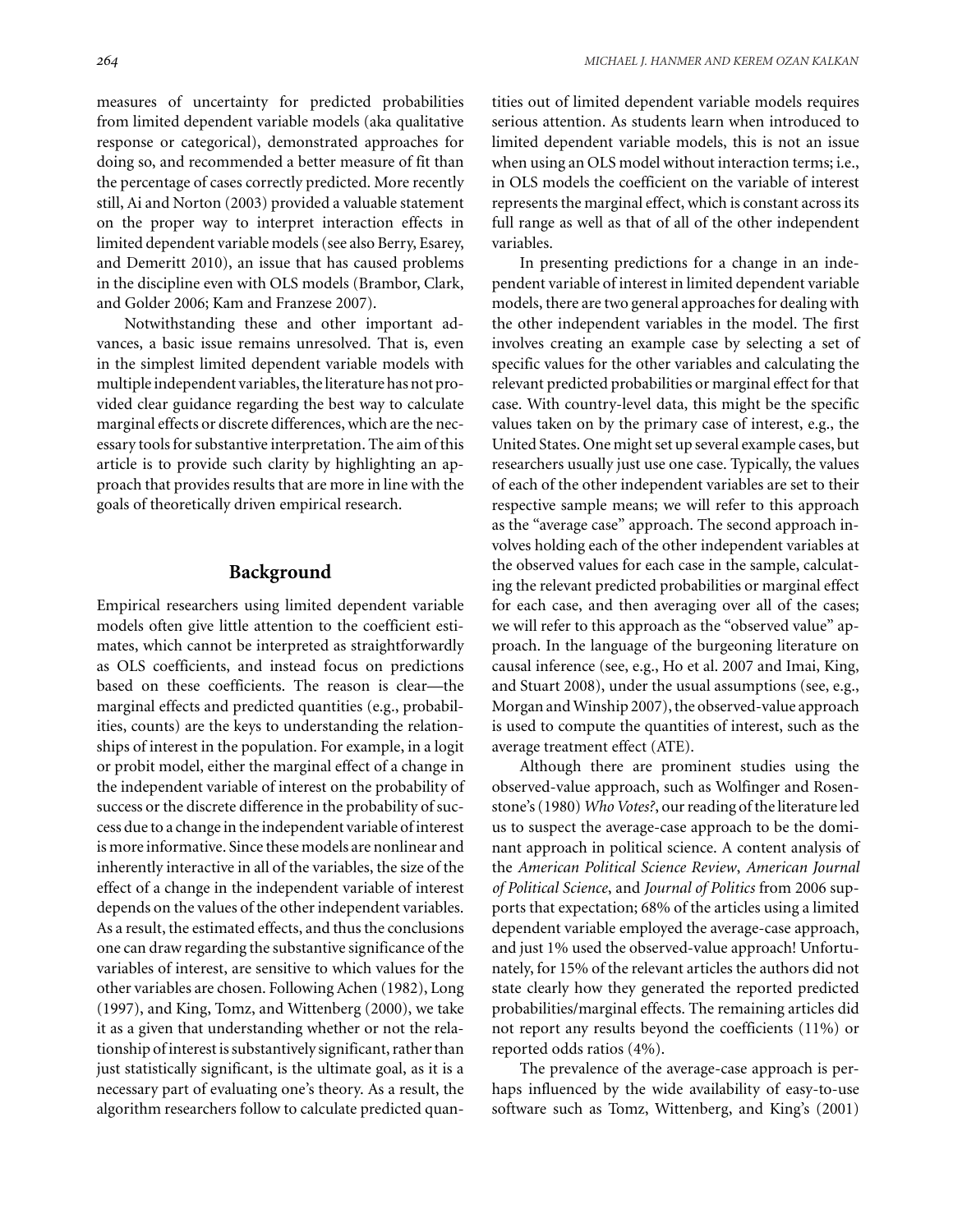*Clarify* (see also King, Tomz, and Wittenberg  $2000$ )<sup>2</sup> and Long and Freese's (2005) *SPost* that set the default to the average-case approach.<sup>3</sup> Though these scholars made important contributions, we argue that the observed-value approach is preferable to the more common average-case approach on theoretical grounds. The thrust of our argument begins by noting that our theories and data collection efforts are not designed around making inferences about the average case. Since the research process does not start with a special concern for the average case, we should not conclude our empirical investigations by discussing results just for that case. Instead, we should conclude with results that allow us to make inferences about the population we have theorized about and collected data to represent. Moreover, as we show through an empirical example, using one of the most prominent dependent variables in the discipline and Monte Carlo simulations, the effect sizes generated from the two approaches can be quite different. Additionally, our Monte Carlo simulations demonstrate that the results from the observed-value approach are more robust to model misspecification than the average-case approach. While we view the argument as rather simple and straightforward, textbook treatments offer little guidance, and political scientists have gravitated to an approach that does not fully connect the interpretation of the results back to the ultimate goal of their research. Given the pervasiveness of limited dependent variable models, it is essential that we develop a set of best practices for the interpretation of the results from these models.

This article is organized as follows. First, we provide a brief review of the important features of limited dependent variable models, using binary response models as an illustration. Though we focus on binary response models, the logic applies straightforwardly to models for ordered categories, multiple nominal categories, counts, and durations (see below). Next, we lay out our argument, focusing on connecting the results to the goals of the empirical research endeavor. We then illustrate the differences between the average-case and observed-value approaches with an empirical example using data from

 $2$ In the Supporting Information (SI) Section C, we provide sample Stata code to calculate marginal effects and discrete differences using the observed-value approach via the simulation method. With both the average-case and observed-value approach, one can compute confidence intervals via the delta method, bootstrapping, or simulation (see Herron 1999; King, Tomz, and Wittenberg 2000).

<sup>3</sup>It is important to note that the evidence does not support a claim that computational or programming issues are the reason why these programs and othersimplemented the average-case approach. For example, Rosenstone and Wolfinger (1978) implemented the observed-value approach with the technology that existed over 30 years ago.

the American National Election Studies (ANES). After that we use Monte Carlo simulations to provide additional insights. Before concluding, we discuss extensions and show how one might report the results.

## **Brief Review**

Nonlinearity is the key attribute that makes interpretation of limited dependent variable model results less straightforward than OLS estimates. A brief review of the basic setup used for a binary dependent variable will help illustrate this point and motivate our argument. We begin with an unobserved continuous latent variable, *y*∗, such that  $y^* = x\beta + \varepsilon$ , where *x* is a matrix of independent variables,  $\beta$  a column vector of coefficients, and  $\varepsilon$  the errors.<sup>4</sup> Although we do not observe *y*∗, we do observe a realization in the form of a binary dependent variable, *y*, such that  $y = 1$  if  $y^* \ge \tau$  (where  $\tau$  is a threshold usually set to 0) and  $y = 0$  if  $y^* < \tau$ . The task is to estimate the probability of success, *p*, which can be written as:

$$
p = \Pr(y = 1 | x) = \Pr(y^* \ge 0 | x) = \Pr(x\beta + \varepsilon \ge 0 | x),
$$
\n(1)

where Pr stands for probability, and  $\tau$  is set to 0. Subtracting *x*β, we get:

$$
p = \Pr(\varepsilon \ge -x\beta | x),\tag{2}
$$

which, provided the distribution is symmetric, can then be expressed as:

$$
p = 1 - F(-x\beta) = F(x\beta),\tag{3}
$$

where *F* is the cumulative distribution function (cdf) of the errors.When dealing with binary dependent variables, *F* is usually assumed to follow either the logistic or normal distribution, both of which are S-shaped curves. For logit, which results from the logistic distribution, equation (3) can be written as:  $p = 1 - \frac{1}{1 + e^{x\beta}} = \frac{1}{1 + e^{-x\beta}}$ ; and for probit, which results from the normal distribution, equation (3) can be written as:  $p = 1 - \Phi(-x\beta) = \Phi(x\beta)$ .

Although there are a variety of ways to describe the effect of the independent variables, we focus on the calculation of marginal effects and discrete differences. The issues discussed here do not arise if one interprets the results as odds ratios. However, we find odds ratios to be less informative because on their own they do not reveal anything about the initial probability of success, a necessary element for determining substantive significance.

<sup>&</sup>lt;sup>4</sup>In the interest of simplicity, we subscript for each observation, i, only when calling attention to predictions that set each value of *x* to each observation's actual value observed in the sample.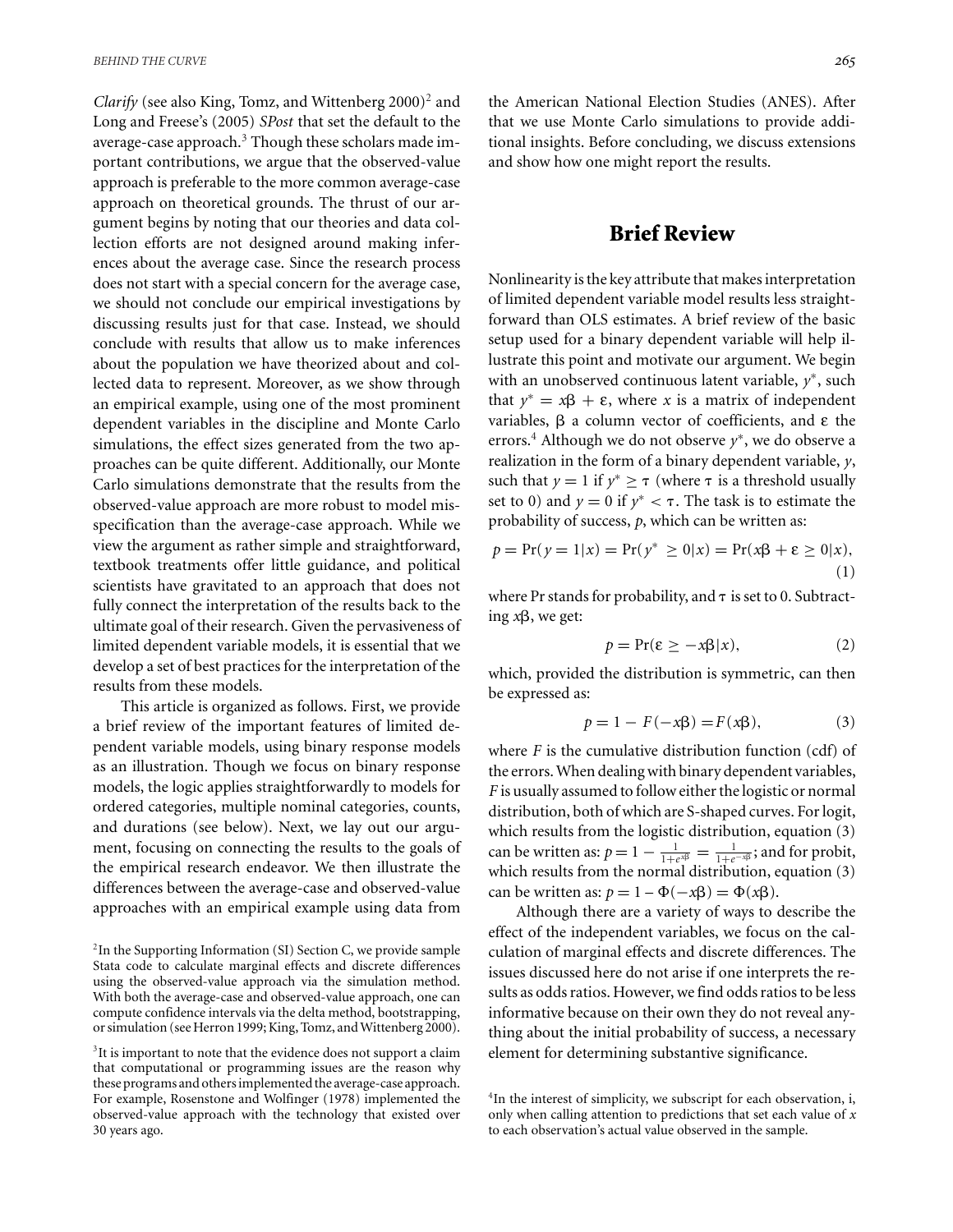To find the marginal effect of a continuous variable,  $x_k$ , we take the derivative of equation (3) with respect to  $x_k$  to get:

$$
\frac{\partial p}{\partial (x_k)} = f(x\beta)\beta_k, \qquad (4)
$$

where *f* represents the probability density function (pdf). This result differs in obvious ways from the more simple result from OLS, where the effect,  $\beta_k$ , is constant regardless of the values of  $x_k$  or any other *x*. Equation (4) reveals that in addition to the value of the coefficient on the variable of interest  $(\beta_k)$ , the effect will depend on the distribution (*F*) that is chosen, the values of all of the other coefficients ( $\beta$ ), and *the values of all of the independent variables*  $(x)$ .<sup>5</sup> In other words, due to the inherent nonlinearity, the effect is not constant—instead it depends on where one evaluates the value of the curve and which curve one uses. We discuss the implications of this after a review of the discrete difference method (aka first difference method), which is the appropriate way to calculate the effects of binary independent variables and can also be used for continuous independent variables.

With the discrete difference method, to calculate the effect of a change in  $x_k$  for two different values of  $x_k$ , say, from  $x_k = d$  to  $x_k = c$ , we can simply estimate the probability of success when  $x_k$  is at each of these values and then compute the difference. For example, if  $x_k$  is a binary independent variable, one could set d to 0 and c to 1 (or vice versa). This can be expressed as:

$$
Pr(y = 1 | x_{\sim k}, x_k = c) - Pr(y = 1 | x_{\sim k}, x_k = d), \quad (5)
$$

where *x*∼*<sup>k</sup>* represents all of the independent variables except  $x_k$ . Going back to the general expression for the probability of success, we can rewrite this in terms of where we evaluate the cumulative distribution function:

$$
F(x_{\sim k}, x_k = c; \beta) - F(x_{\sim k}, x_k = d; \beta).
$$
 (6)

Again, the effect depends on the values of all of the coefficients, the values of all of the independent variables, and the choice of distribution. For our purposes, when calculating the effect of  $x_k$ , we are most concerned with the consequences associated with the choice of values to which the other independent variables should be set.

As noted above, the two general choices are to create an example case by setting the other independent variables to some set of values (usually the means of each independent variable are used), or to set the other independent variables to the values observed for each observation and then take the average. It is easy to see that when *f* is a nonlinear function, evaluating the marginal

<sup>5</sup>For logit, equation (4) can be written as:  $\frac{\partial p}{\partial (x_k)} = \frac{e^{x\beta}}{(1 + e^{x\beta})^2} \beta_k$ , and for probit:  $\frac{\partial p}{\partial (x_k)} = \phi(x \beta) \beta_k$ .

effects at the mean of *x* is not equivalent to calculating the marginal effect for each observation, using the values actually taken on by each observation, and then computing the average (i.e., the average marginal effect). Taking equation (4) and applying each approach, we see that the average-case approach (left-hand side) is not equivalent to the observed-value approach (right-hand side):

$$
f(\bar{x}\beta)\beta_k \neq \frac{1}{n}\sum_{i=1}^n f(x_i\beta)\beta_k,
$$
 (7a)

where *n* is the sample size.

The same logic applies to the calculation of discrete differences. Taking equation (5) and applying each approach, we again see that for nonlinear functions the average-case approach is not equivalent to the observedvalue approach:

$$
\Pr(y = 1 | \bar{x}_{\sim k}, x_k = c) - \Pr(y = 1 | \bar{x}_{\sim k}, x_k = d)
$$
  

$$
\neq \frac{1}{n} \sum_{i=1}^{n} [\Pr(y_i = 1 | x_{i \sim k}, x_{ik} = c)] - \Pr(y_i = 1 | x_{i \sim k}, x_{ik} = d)],
$$
 (7b1)

where *x*¯∼*<sup>k</sup>* is the mean for each of the *x*'s that are not *xk*. Alternatively, using equation (6), we can write this as:

$$
F(\bar{x}_{\sim k}, x_k = c; \beta) - F(\bar{x}_{\sim k}, x_k = d; \beta)
$$
  

$$
\neq \frac{1}{n} \sum_{i=1}^n [F(x_{i \sim k}, x_k = c; \beta) - F(x_{i \sim k}, x_k = d; \beta)].
$$
  
(7b2)

If the functions used in (7a) or (7b2) were strictly concave or strictly convex, then we could simply apply Jensen's inequality to determine whether the effect for the average case was larger than or smaller than the average effect calculated using the observed-value approach (we return to this in the Discussion section). Since the probit and logit distributions have portions that are concave and portions that are convex, we use Taylor series expansions to approximate the range over which the effect for the average case will be larger than or smaller than the average effect calculated via the observed-value approach. The results presented in Supporting Information (SI) Section A suggest that over most of the range of predicted probabilities, the effects for the average case will be substantively larger than the average effect calculated via the observed-value approach.<sup>6</sup> We explore the implications of this result in subsequent sections.

<sup>&</sup>lt;sup>6</sup>Though Greene (2003) suggested that the two approaches would be equivalent asymptotically, he revised this position in Greene (2008). We discuss this further in Supporting Information Section A (see footnote 15) and provide Monte Carlo simulation results in Section D.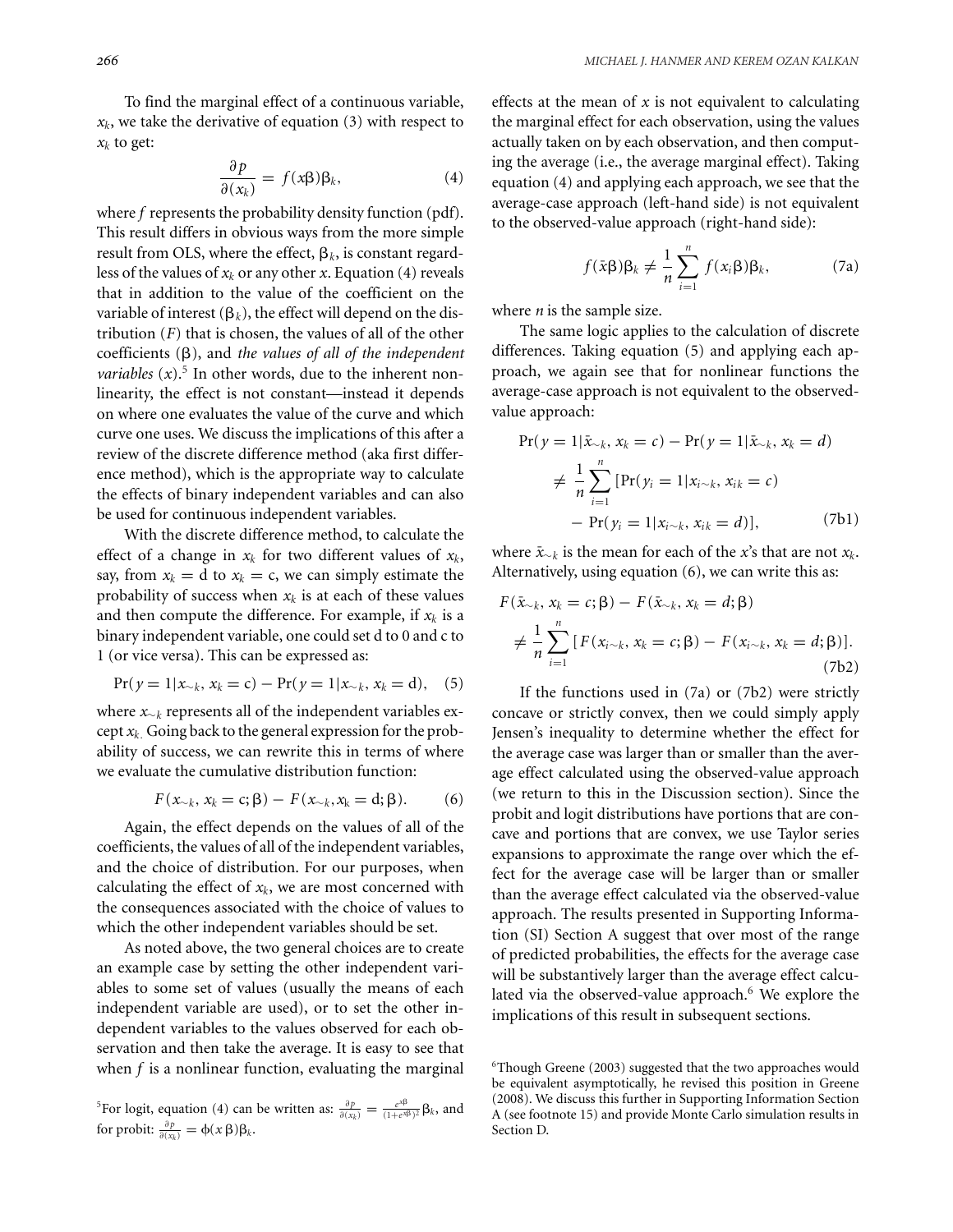Having reviewed the basic implications of the nonlinearity in the models and shown that the average-case and observed-value approaches are not mathematically equivalent, we ask: at what values should the other independent variables be set?

## **Argument: Back to Basics**

The above question seems like it should have an easy answer; however, someone looking to textbook treatments for an answer is likely to be left confused. Although textbooks cover the fact that the effects in nonlinear models are not constant and depend in part on the values for the other independent variables, advice on which values to choose is often lacking, incomplete, or inconsistent.

Hanushek and Jackson (1977) and Aldrich and Nelson (1984) stand out as important introductions to models for limited dependent variables in political science, especially in light of the earlier discussion of the "purist" camp. Both works contributed by emphasizing the distinctions between linear and nonlinear models and illustrating the distinctions through an empirical example showing the predictions for a range of values that the other independent variables might take on. Aldrich and Nelson (1984) go on to suggest that the effects might be summarized by picking "various interesting values" for the other independent variables. Given how little was known about these models at the time, by demonstrating how one might efficiently examine the results, these early efforts represent considerable advances. Unfortunately, they stop short of discussing alternative approaches and do not take up the issue of how one might determine which values are interesting.

In his seminalwork, King ([1989] 1998) also discusses the importance of where one evaluates the curve and is careful to argue for studying the effect of the predictions at various combinations of the independent variables. He then suggests: "Probably the most obvious value to use is the most typical, the sample mean of each variable" (King [1989] 1998, 108). But here one is left wondering why the sample mean of each variable is the most obvious and how probable it is that the sample mean across all of the variables represents the most typical case. That is, although the sample mean of a single variable is an obvious representation of that variable, it is not clear that the case created by taking the mean of each independent variable represents a meaningful case, or a case that actually exists, let alone the most typical case.

As is the case with King ([1989] 1998), Long (1997) has become a vital resource for empirical political scientists. While one of the virtues of Long's text is the discussion of a variety of approaches to calculating meaningful outcomes, the text does not offer clear advice on how best to calculate marginal effects and predicted probabilities.

In his treatment of marginal effects, for instance, Long notes that while it is a popular approach, setting the other independent variables to their means (the averagecase approach) is potentially problematic. The challenge leveled against the average-case approach is an appropriate one—the average case might not exist in the population. Long mentions that the average-case and observedvalue approaches might yield different results, but he does not take a firm view on which is best, saying only that the observed-value approach "might be preferred" (1997, 74). Since Long's examples rely almost exclusively on the average-case approach and his *SPost* software (Long and Freese 2005) uses the average values as the default and does not provide estimates using the observed-value approach, it seems reasonable to conclude that his preference is for the average-case approach.

At the heart of the problem with textbook coverage is that the research question and data-collection process are not completely connected to the implications of estimating a model that is inherently, fully interactive in all of the variables. We show that the linkages between the various stages of the research enterprise are the strongest when researchers use the observed-value approach.

#### **Why Use the Observed-Value Approach?**

Evaluating one's theoretical expectations regarding the effect of changes in the independent variable(s) of interest on the dependent variable is the primary goal of observational studies.<sup>7</sup> After defining the population of interest, using standard probability sampling techniques, a sample is then drawn so as to be representative of that population. The population of interest obviously varies based on the nature of the research question and reflecting the theory that is specified, but it is usually defined broadly (e.g., those eligible to vote in the United States, the set of established democracies, citizens in European Union nations, and so on). After estimating the statistical model, one then seeks to make inferences from the sample to the population of interest.

Political science theorizing has not developed, nor has it sought to develop, theories about fine-grained categories created from whatever combination happens to result from taking the sample mean across all of the independent variables. Rather than seeking to understand

 $7$ The logic applies straightforwardly to experimental research that uses nonlinear models.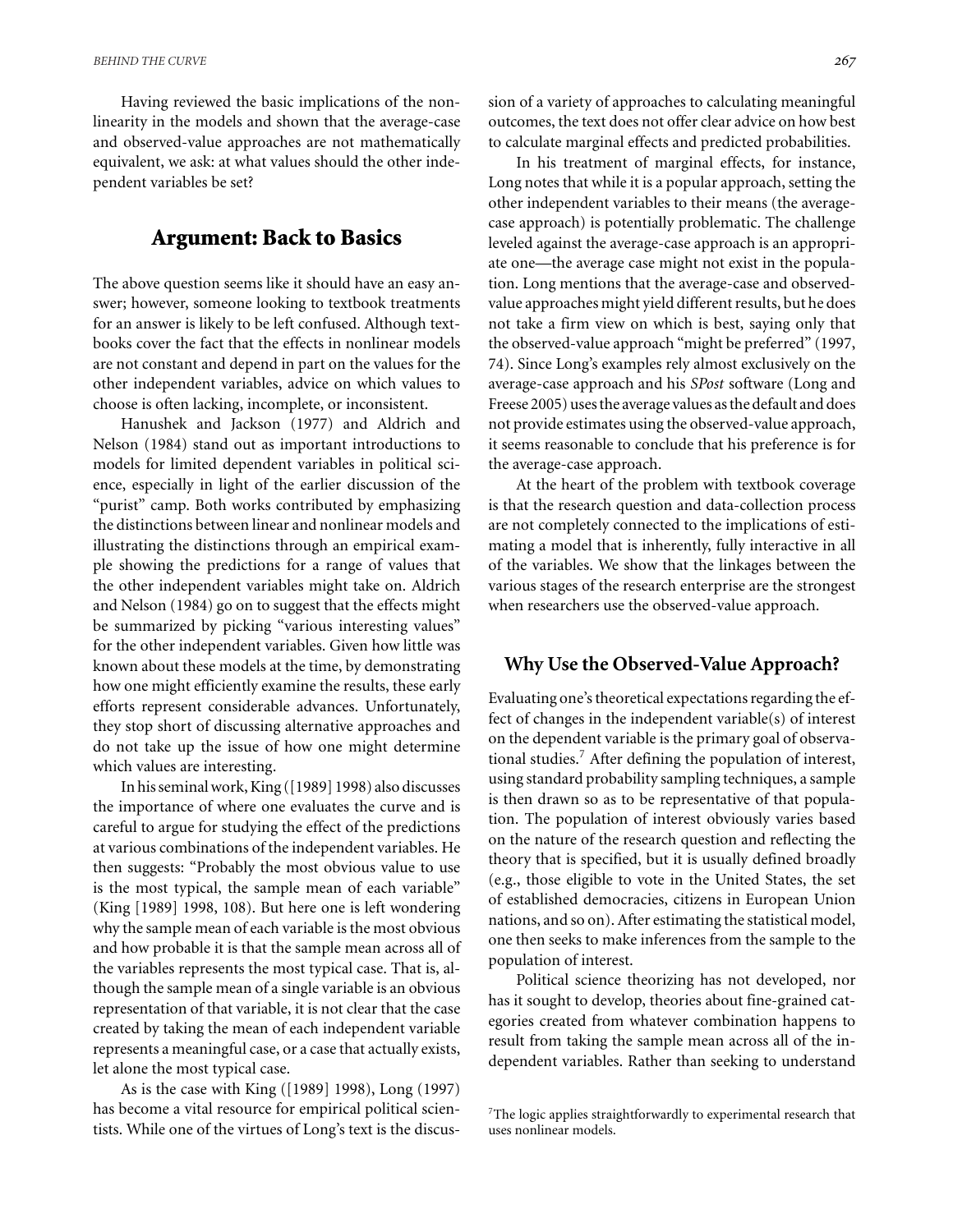the effect for the average case, the goal is to obtain an estimate of the average effect in the population. We do not know of any studies that begin by stating what the average case is in their sample, explaining its wider significance, and then testing hypotheses about this case. Consider a typical scenario that arises with survey data from the United States: we are not aware of any theories that are specifically concerned with 48-year-old white women who are independent politically and have an income of \$40,000–\$45,000. Or, in a typical scenario with aggregate data, we are not aware of theories about countries with a 9% unemployment rate and a population of 18 million people, 17% of whom are over the age of 65, etc. With a population so narrowly defined, descriptive statistics would likely suffice, thus avoiding the issue of how best to obtain results from a limited dependent variable model.

As noted above, with OLS the effect of the independent variable of interest is constant for all (assuming a simple model without interaction terms), so both approaches produce identical outcomes. As a result, concerns with focusing on a narrowly defined subgroup, about which a specific theory has not been formulated, do not arise. However, the fully interactive nature of limited dependent variables necessitates greater care when interpreting the results. Picking a single case as the basis against which the effects of the independent variable(s) of interest will be examined can be problematic. That is, in assigning specific values for just a single case, one risks not only obtaining a case that is not in the population, rare, illogical, or not especially interesting, but also that the effects for this particular case are not representative of the overall effect or the effect for other classifications one might reasonably select. In other words, the interpretation of effects for just the average case provides a less thorough test of the theory and an inefficient use of the data, thus potentially limiting the ability to make inferences about the population of interest.

The observed-value approach, however, provides estimates that speak directly to the quantities of interest in the population. For example, if one is interested in the effect of electoral reform on turnout in the American electorate, the observed-value approach provides the average effect in the sample that one can then infer to the population—the American electorate. By contrast, the average-case approach considers the effect for a single case, e.g., 48-year-old white women with incomes of \$40,000–\$45,000, etc., and thus only represents the effect for that particular case within the larger population. Due to the fully interactive nature of the models, where the observations are placed on the curve will determine the size of the effect. As such, the average effect across the sample and the effects for other categorizations of the observations could be smaller (including no effect), the same, or larger than the effect for the average case (see SI Section A). Thus, unless the hypothesis relates to the small subset that makes up the average case, an investigation of just the average case is insufficient to evaluate fully the hypothesis of interest regarding the substantive and statistical significance of the effect. That is, the effect for the average case might not be generalizable to the wider population, especially if the average case does not exist in the population or is rare. Though researchers do not usually specify in the statement of their hypothesis the threshold beyond which an effect is substantively significant (though one could argue we should), $^8$  implicit in the statement of any hypothesis is that the effect is substantively important for the population of interest. Ultimately, the research community will evaluate the contribution of the work in large part based on how substantively important the effects are. Additionally, if one has taken the trouble to obtain a representative sample of a broad and meaningful population, describing a single case whose meaning may not be theoretically motivated is an inefficient way to use the data.

With large n studies, such as those based on survey data, the point seems rather clear as any individual case is anonymous and does not carry any special meaning. With studies based on a legislative body, a set of countries, and so on, the individual cases are entities in which we might have a special interest. For example, we might want to predict what could have influenced the probability that Hillary Clinton (in her time as a senator) would have supported an immigration bill, the number of environmental regulations Ireland will enforce, which countries are likely to fall into a civil war, or how historical events might have turned out differently. Signorino and Tarar (2006) provide a nice example of the last scenario as they analyze how the immediate and short-term balance of forces might have altered the 1948 Berlin Blockade and the 1937–38 Soviet-Japanese conflict over Manchukuo. For each of these examples, calculations focused on these specific observations are part of the observed-value approach, as a prediction is first obtained for each observation and then the average is taken to get the average effect across the sample. So, if one centers the interpretation upon just a single known case, we contend there must be theoretical justification for doing so and recommend that authors state this clearly.

While there might be good reason to study a particular legislator, country, etc., in depth, as discussed above, it seems unlikely that a theoretical justification exists for

<sup>&</sup>lt;sup>8</sup>See Achen (1982, 44–51) on the importance of substantive significance, including tests of substantive significance.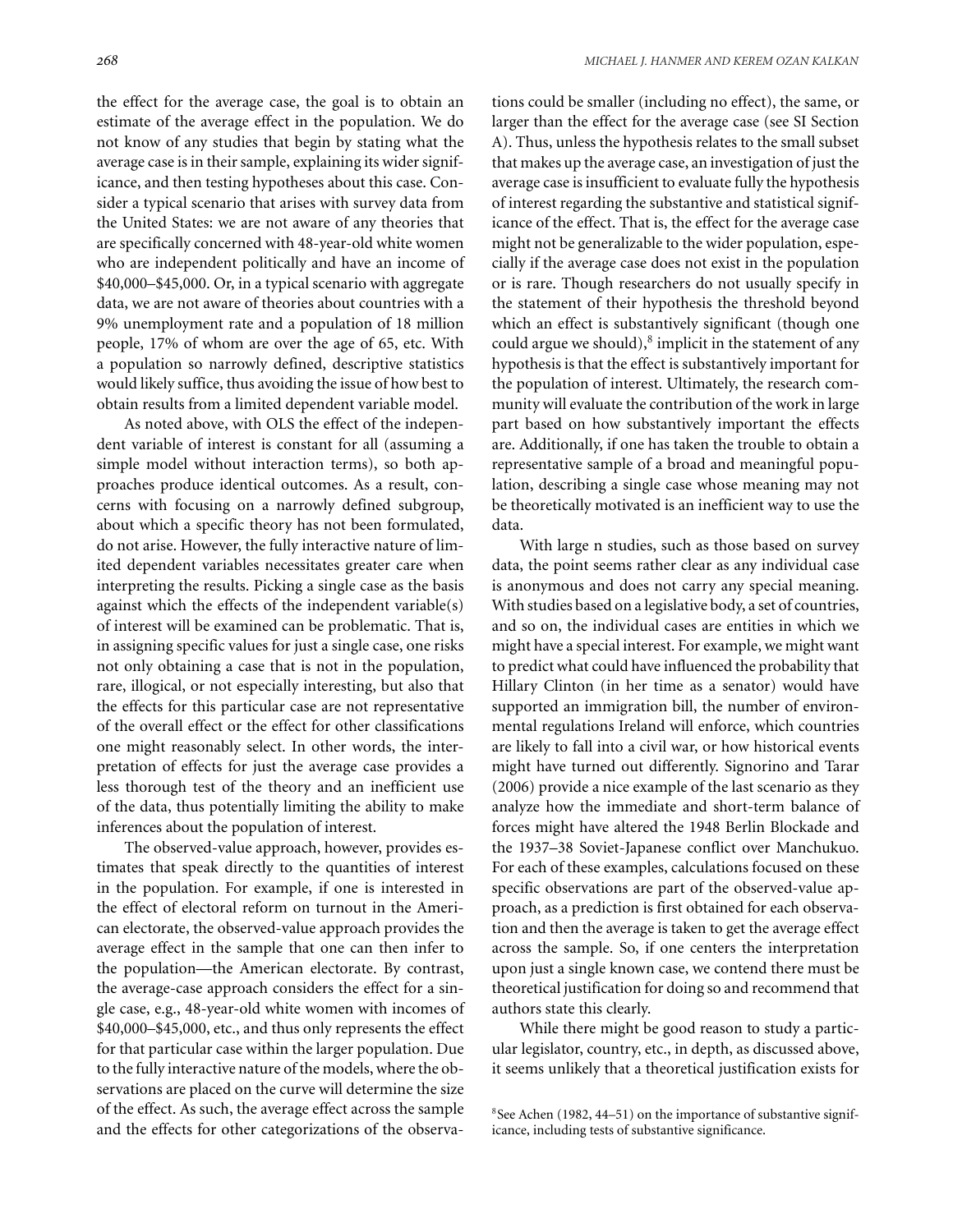studying the average case. For example, examining the effect of an increase in the Hispanic population on the probability of Senator Clinton's support for an immigration bill would be of greater theoretical interest than the effect for the average senator, who might not exist in the population or might never reasonably be thought to enter the population. And even if the average senator does exist in the population, he or she might be exceptionally rare, unexciting, or not electable in a place that might experience the change of interest. Theoretical reasons might exist for focusing on a single case in situations such as this, but we think political scientists should not stop there. Consider again the Clinton example. While there might be reasons to focus on Senator Clinton, doing so ignores the set of questions having to do with broader concerns about public policy outcomes and/or the way the Senate operates more generally. As such, any detailed investigation of a single case (or set of cases) should be accompanied by the overall effect obtained via the observed-value approach.

A concern with the average-case approach worth further discussion involves situations in which naive use leads to establishing rare or meaningless cases as the baseline from which one attempts to generalize. Surprisingly, nearly 20% of the articles using the average-case approach in our content analysis admitted to setting all of the other independent variables to their means even when those variables included dummy variables and/or squared terms. Naively setting all other independent variables to their means will set dummy variables to their sample proportions. However, assigning a "central value" (e.g., the mean) to binary or bimodal variables can make "the concept of a 'central value' ... less meaningful" (Gelman and Hill 2007, 467). A dummy variable for blacks (vs. other race) might be set to 0.12, which, literally translated, suggests calculating a prediction for someone who is 12% black. While there are people who fit some descriptions of this nature, our surveys generally do not search for such detailed information; if they did, the type of sample drawn and the coding of the variables would necessarily have to change. Consider also a dummy variable indicating whether one has at least a college degree or not. Here, setting the value to the sample proportion simply does not make sense as calculating a prediction with this variable set to any value other than 0 or 1 does not make sense—one either has the degree or does not. So, while Wooldridge suggests choosing a value for dummy variables "is really based on taste" (2002, 466), we disagree.<sup>9</sup>

A similar problem might arise with more complex specifications that include squared terms or interaction terms. Take squared terms, for instance. In the 2004 ANES, the average of the age variable is 47, but the average of age squared is 2,528, the square root of which is 50. So, in a model that includes age and age squared, examining the effects for all of the independent variables at their sample mean produces a nonsensical result, as the average case cannot be simultaneously 47 and 50 years old. Although greater attention to the nature of the data provides an easy fix, our content analysis revealed that many were not particularly attentive to this detail.

In sum, the virtue of using the observed-value approach is simple: it better serves the goal of theory-driven empirical research—making inferences about the population of interest from the sample. As Hanushek and Jackson elegantly stated: "Let us reemphasize that meaningful empirical work must be based upon explicit hypotheses and statements about predicted behavior" (1977, 3). Estimates from the observed-value approach connect directly to the original hypotheses and more easily allow researchers to evaluate the substantive implications of their theory.

But it is crucial to note that the observed-value approach is not foolproof. Though our focus is on setting the variables not being manipulated, setting the values of the variable being manipulated is at least as important. That is, researchers still have to take care in defining their counterfactuals so that they are realistic for the population of interest (Gelman and Pardoe 2007; King and Zeng 2006). Commonly, researchers set the variable of interest to its minimum and maximum values and compute the difference in predicted probabilities from this change. However, this may be problematic when there are very few cases at the minimum and maximum values or when such changes are not likely to actually occur at all, or for some subgroups. For example, moving from strong Democrat to strong Republican on party identification is a very rare change. In circumstances like this, researchers should examine a more modest change in the independent variable of interest, report only the average effect using the observed-value approach for the subpopulations for which the changes are reasonable, or as Gelman and Pardoe (2007) offer, weight the predicted probabilities with respect to the closeness of counterfactual scenarios in the data. Researchers might even employ these strategies in combination with one another.

## **An Empirical Example**

We now demonstrate that the two approaches to estimating predicted probabilities and marginal effects can

<sup>9</sup>Of course, the problem of odd or nonsensical cases can be resolved by selecting the modal value for dummy variables, though the effects for each group might differ substantially.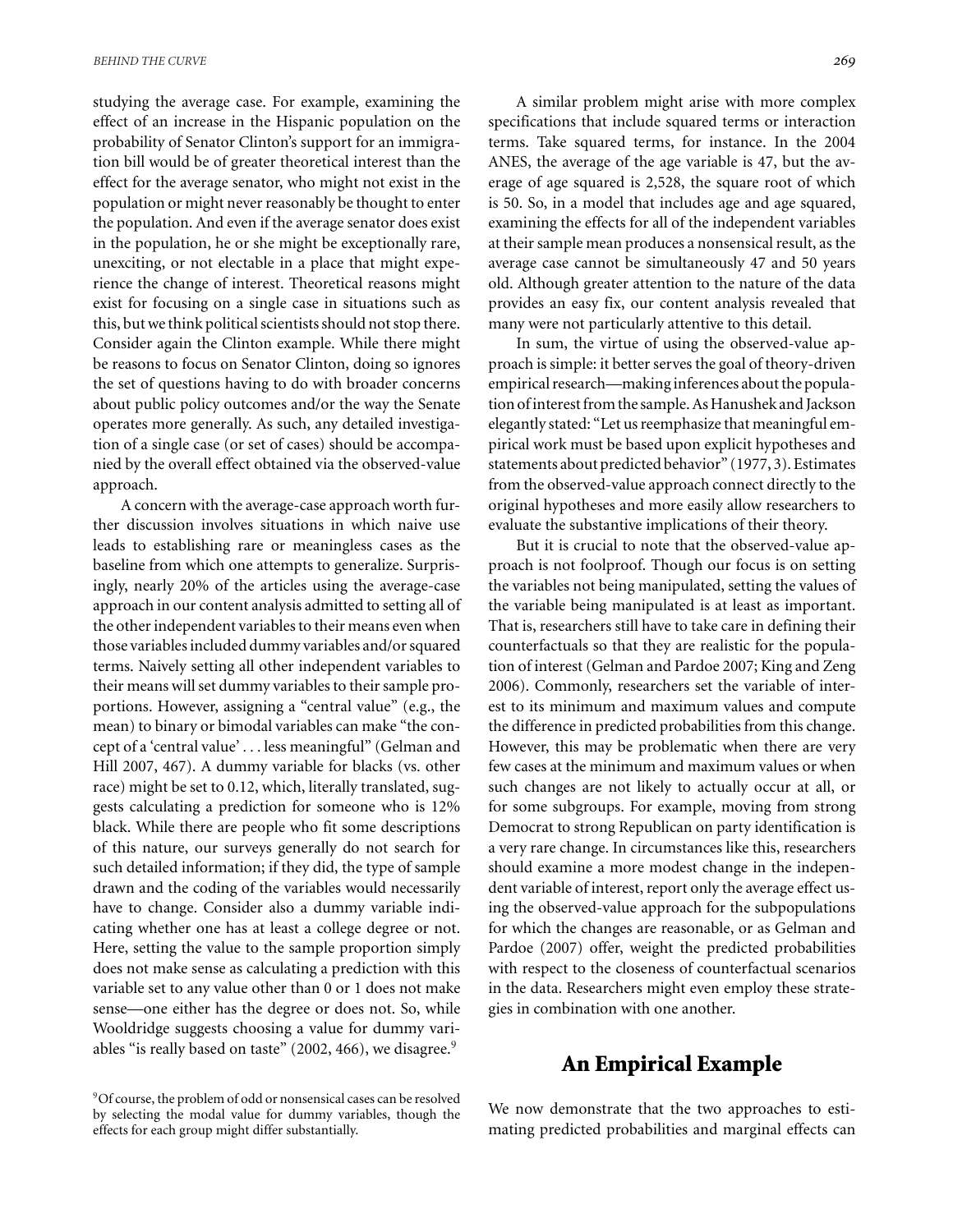*270 MICHAEL J. HANMER AND KEREM OZAN KALKAN*

produce substantively different results.<sup>10</sup> Using the 2004 ANES, we estimate a probit model of the vote choice between George W. Bush (coded as 1) and John Kerry (coded as  $0$ ).<sup>11</sup> The model includes a standard set of demographic and attitudinal variables (see SI Section B for coding and model results). After estimating the model, we determined that the average case (setting dummy variables to their mode and rounding to the nearest whole number for categorical variables) is a white 48-year-old female who identifies as an independent, has an associates degree, is politically moderate, believes economic performance has been the same, disapproves of the Iraq war but not strongly, and has income between \$45,000 and \$50,000. There is nothing that stands out as odd about this combination of characteristics, and we imagine such people do exist in the population. Critically, however, such a person does *not* exist in the 2004 ANES, and we are unaware of any theories specific to this particular type of person.

We begin with an investigation of the baselinepredicted probability of voting for Bush calculated using the average-case and observed-value approaches. While the predicted probability of voting for Bush for the average case is 60%, the average probability of voting for Bush in the sample using the observed-value approach is 51%. Since the result from the observed-value approach can also be thought of as an estimate of the aggregate proportion of votes going to Bush, an appropriate way to evaluate this result is to compare it to the official proportion of the popular vote that went to Bush in the 2004 election. The official proportion of the popular vote going to Bush was also 51%. Thus, this simple analysis indicates that the probability of voting for Bush for the average case does not provide a good representation of the probability of voting for Bush among American voters.

Next, we examine the predicted probability of voting for Bush across the range of values taken on by the independent variables. That is, for each independent variable, we examine the predicted probability at each value (or a set of values across the range of the age and income variables) and set all of the other variables to either their sample average/mode or observed values. For selected independent variables, Figures 1a–1d show that the probability of voting for Bush at some values of the independent variable of interest might differ substantially depending

on which approach is chosen, with a gap sometimes in excess of 20 percentage points (for the rest of the results, see SI Section B Table 2). For example, someone who believes the economy is much better but otherwise has the average values for all of the other variables has an 87% chance of voting for Bush. By contrast, when all of the other variables are set to their observed values, the probability of voting for Bush among those who believe the economy is much better is 64%, 23 points lower. While the differences are sometimes small, for the variables that have the strongest influence on vote choice, differences of 10 percentage points or more are common.

We conclude this section by comparing the effect of changes in the independent variables on the predicted probability of voting for Bush generated under the two approaches. In so doing, we use the predicted probabilities displayed in Figures 1a–1d and SI Section B Table 2. For each of the independent variables, we began by establishing the sample mean of that variable as the baseline against which changes would be made. Next, we calculated a predicted probability for each of the other values of that independent variable (or for age and income a set of values) and calculated the absolute value of the difference between those predictions and the baseline. For example, using the average-case approach, the predicted probability of voting for Bush at the average value of retrospective economic evaluations ("the same"), and the average (mode for dummy variables) of all of the other independent variables is calculated as 60%, and the predicted probability of voting for Bush when changing just the value of retrospective economic evaluations to "somewhat worse" is 43%, yielding an absolute difference of 17 percentage points. We repeated this process for the observed-value approach where the baseline was established as the predicted probability when the value for retrospective economic evaluations was set to "the same," and all other variables were set to their observed values; the effects were then calculated by taking the absolute difference between that prediction and the values when retrospective economic evaluations took on each of the other possible values, respectively.

For selected independent variables, Figures 2a–2d show the absolute differences in the sizes of the effects for the average-case and observed-value approaches. Each figure has two V-shaped lines that are both set to 0 for the baseline value. As would be expected from a close inspection of Figures 1a–1d, the effect for the average case is often substantially larger than the average effect calculated using the observed-value approach. For example, while the effect of moving from "the same" to "somewhat worse" on retrospective economic evaluations was 17 percentage points when using the average-case approach, the

<sup>&</sup>lt;sup>10</sup>We find it most productive to illustrate the differences between the two approaches in a generic example; we leave it to others to examine the sensitivity of the conclusions to the method used to calculate the predictions in their respective substantive areas.

<sup>&</sup>lt;sup>11</sup>We use the sample that was asked the traditional turnout question. The general conclusions do not change when we use those asked the experimental question or the pooled sample.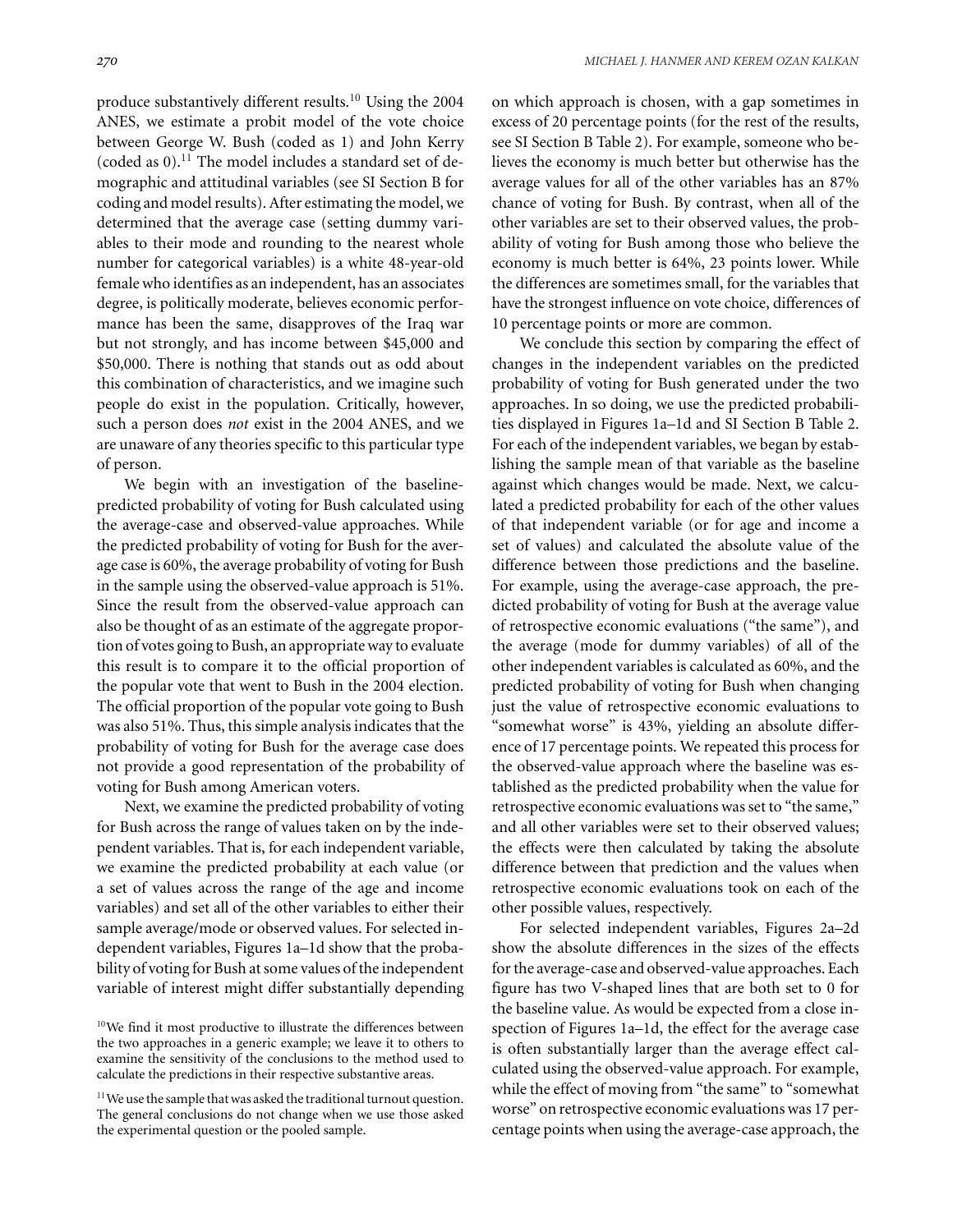#### **FIGURE 1 Predicted Probability of Voting for George W. Bush vs. John Kerry in 2004, Using the Average-Case and Observed-Value Approaches, for Selected Variables**



*Notes*: Data are from the 2004 ANES, using respondents who first answered the standard turnout question. Results are based on estimates from the model reported in SI Section B Table 1.

average effect of this movement in retrospective economic evaluations using the observed-value approach is just 4 percentage points, an effect four times smaller than the effect for the average case (see Figure 2a). In other words, in this example the effect for the average case does not represent the average effect of the independent variables on the vote choice of American voters.

## **Monte Carlo Simulations**

Using Monte Carlo simulations, we demonstrate further the basic differences between the results from the averagecase and observed-value approaches. In addition to different effect sizes, with these data the estimated predictions

and effects are often more sensitive to model misspecification when using the average-case approach than when using the observed-value approach.<sup>12</sup> The intuition here is straightforward and derives from the important lesson provided by King and Zeng (2006; see their Appendix B for a proof)—the farther one moves from the support of the data, the more sensitive to model misspecification the results will be. By definition, with the observed-value approach, the values of all of the other independent variables will be on the support of the data; however, the mean of all of the other independent variables might not represent a case that is present or common in the population or sample.

<sup>&</sup>lt;sup>12</sup>We thank Gary King for suggesting this line of inquiry.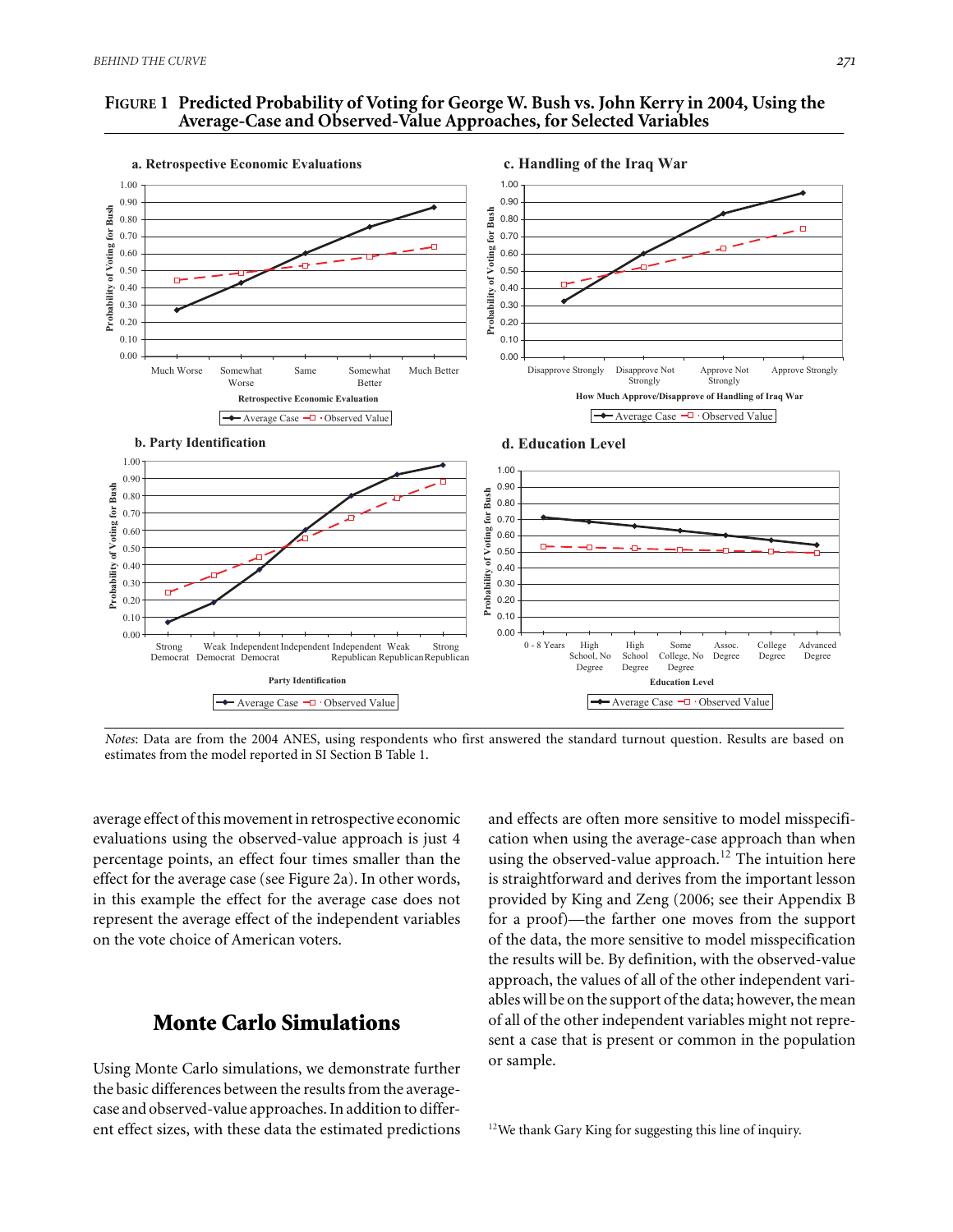#### **FIGURE 2 Effect (Absolute Value) of a Discrete Change in the Independent Variable from Its Mean on the Probability of Voting for George W. Bush vs. John Kerry in 2004, Using the Average-Case and Observed-Value Approaches, for Selected Variables**



*Notes*: Data are from the 2004 ANES, using respondents who first answered the standard turnout question. Results are based on estimates from the model reported in SI Section B Table 1.

The Monte Carlo simulations consisted of 1,000 trials using 1,000 observations generated with the following model:

$$
y_i^* = \beta_0 + \beta_1 x_1 + \beta_2 x_2 + \beta_3 x_3 + \varepsilon_i,
$$

where  $y_i = 1$  if  $y_i^* > 0, y_i = 0$  if  $y_i^* \le 0, x_1$  was drawn from a uniform distribution and recoded into a categorical variable that takes on one of three values (1, 2, or 3) with an equal likelihood,  $x_2$  and  $x_3$  were both drawn from the standard normal distribution, and ε*<sup>i</sup>* was drawn from the standard normal distribution. We also varied the correlation between  $x_2$  and  $x_3$ . We set the latent variable,  $y_i^*$ , as  $y_i^* = 2 - 1x_1 + 1x_2 + 0.5x_3 + \varepsilon_i$ . Based on the analysis presented in SI Section A, we expected this setup would

show that the effects estimated using the average-case approach would be larger in absolute magnitude than the effects estimated via the observed-value approach.<sup>13</sup>

For both the average-case and observed-value approaches, we generated the following estimates: (1) the predicted probability of success for each value of  $x_1$  and the effect of a one-unit increase in the value of  $x_1$ ; (2) the marginal effect of  $x_2$ ; and (3) the marginal effect of

<sup>13</sup>We also ran the simulations with  $\beta_0$  set to 0.5. As expected based on the analysis presented in SI Section A, the effects estimated using the average-case approach were smaller in absolute magnitude than the effects estimated via the observed-value approach. The overall conclusions were substantively similar to those reported below. The results are available upon request.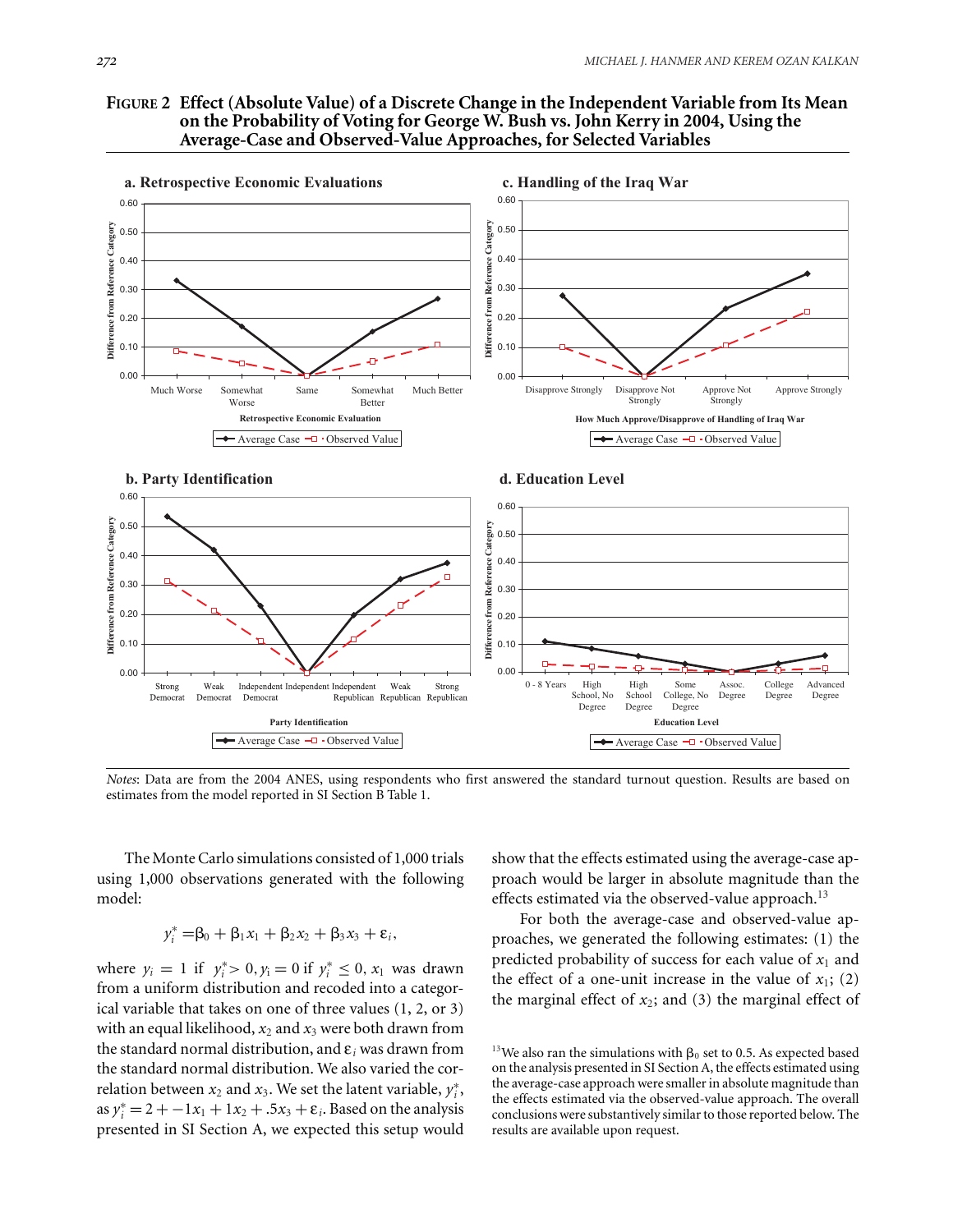$x_3$ . For each of the values for the correlation between  $x_2$ and *x*3, we ran the following sets of 1,000 trials using the identical data: (1) a "true" probit model in which *y* was regressed on  $x_1$ ,  $x_2$ , and  $x_3$ ; (2) a probit model omitting  $x_1$ ; (3) a probit model omitting  $x_2$ ; and (4) a probit model omitting *x*3. We also calculated the true values using both the average-case and observed-value approaches.

We report the results in Table 1. In the first two columns of Panel A, we report the marginal effects from the true model for  $x_2$  and  $x_3$  using the average-case approach (column 1) and the observed-value approach (column 2). The remaining columns show the average difference in the estimates of the marginal effects when the model is misspecified by dropping one of the independent variables. The first two columns of Panel B show the first differences for each one-unit change in the value of  $x_1$  for the true model across the two approaches, while the remaining columns show the average difference in the estimates when the model is misspecified.

The first noteworthy result is that in the true model, as expected, the estimates from the average-case and observed-value approach differ. More specifically, the size of the effects estimated using the average-case approach exceeds the size of the effects estimated via the observedvalue approach. For example, the marginal effects of  $x_2$ and *x*3, respectively, when calculated using the averagecase approach, are nearly twice as large as when the calculations were done using the observed-value approach. Such discrepancies could be quite problematic in a variety of situations, especially in the context of public policy evaluation, where the costs of potential policy changes need to be carefully weighed against the benefits. While we maintain that adherence to the logic of the research process is sufficient reason to favor the observed-value approach, these results provide further evidence that the two approaches can yield different substantive understandings of the magnitude of the relationships between the independent and dependent variables.<sup>14</sup>

Turning to the issue of model dependence, the differences between the two approaches are again quite clear. When the correlation between  $x_2$  and  $x_3$  is 0, omitting from the probit model any one of the independent variables used in the data-generating process has virtually no effect on the predictions and marginal effects calculated via the observed-value approach; for example, when  $x_1$ is dropped from the model, the marginal effects of both

 $x_2$  and  $x_3$  differ from the estimates from the true model by less than 0.002. The same is not true for the estimates obtained with the average-case approach, though the discrepancies are not always large. The story changes somewhat when  $x_2$  and  $x_3$  are highly correlated; but the pattern of results is not a clear function of the correlation between  $x_2$  and  $x_3$ . For example, the one time in which the average-case approach comes closer to the truth in the misspecified model (the marginal effect of  $x_3$  when  $x<sub>2</sub>$  is dropped) is when the correlation is set to 0.5. But when the correlation is increased to 0.8, the observedvalue approach again provides an estimate closer to the truth. Overall, the simulations are consistent with our expectation that the estimates from the observed-value approach tend to be more robust to model misspecification. However, due to the number of moving parts in nonlinear models, pinpointing all of the conditions under which the observed-value approach will be significantly less model dependent is difficult.

## **Discussion**

## **Extensions**

We focused our discussion thus far on binary response models due to their wide use and status as a building block for other nonlinear models. But the logic of our argument extends straightforwardly to all nonlinear models. Since S-shaped curves are common to ordered probit and logit and multinomial logit and probit models, the magnitude of the predicted effects for the average-case in comparison to the observed-value approach will depend on the same set of indicators that are relevant for logit or probit estimation (plus the cut-points for the ordered models). For count models (both Poisson and negative binomial regressions), since the formula for the expected count,  $e^{x\beta}$ , is strictly convex, by Jensen's inequality, the average effect calculated via the observed-value approach will always be substantively larger than the effect for the average-case approach. Here, we would like to add a note of caution. Although one might argue that when the results from the average-case approach are smaller they represent conservative estimates and are thus not problematic, this is not the case. First, as we have argued, it is best to use the average-case approach only when there is a theoretical justification for focusing on the effect for the average case, or some other specific case. Second, if the results from the average-case approach fall below the bar set for concluding there is a substantively significant effect, scholars and/or policy makers might incorrectly conclude that the effects are too small for further consideration, possibly hindering progress in both domains.

<sup>&</sup>lt;sup>14</sup>At this point in the analysis, it is not the case that one approach performed better than the other in recovering the truth; rather, it is simply the case that there are two different sets of truths—one for the average case and one for the average effect calculated using the observed-value approach. That is, the simulations are consistent with the inequalities stated in equations (7a), (7b1), and (7b2).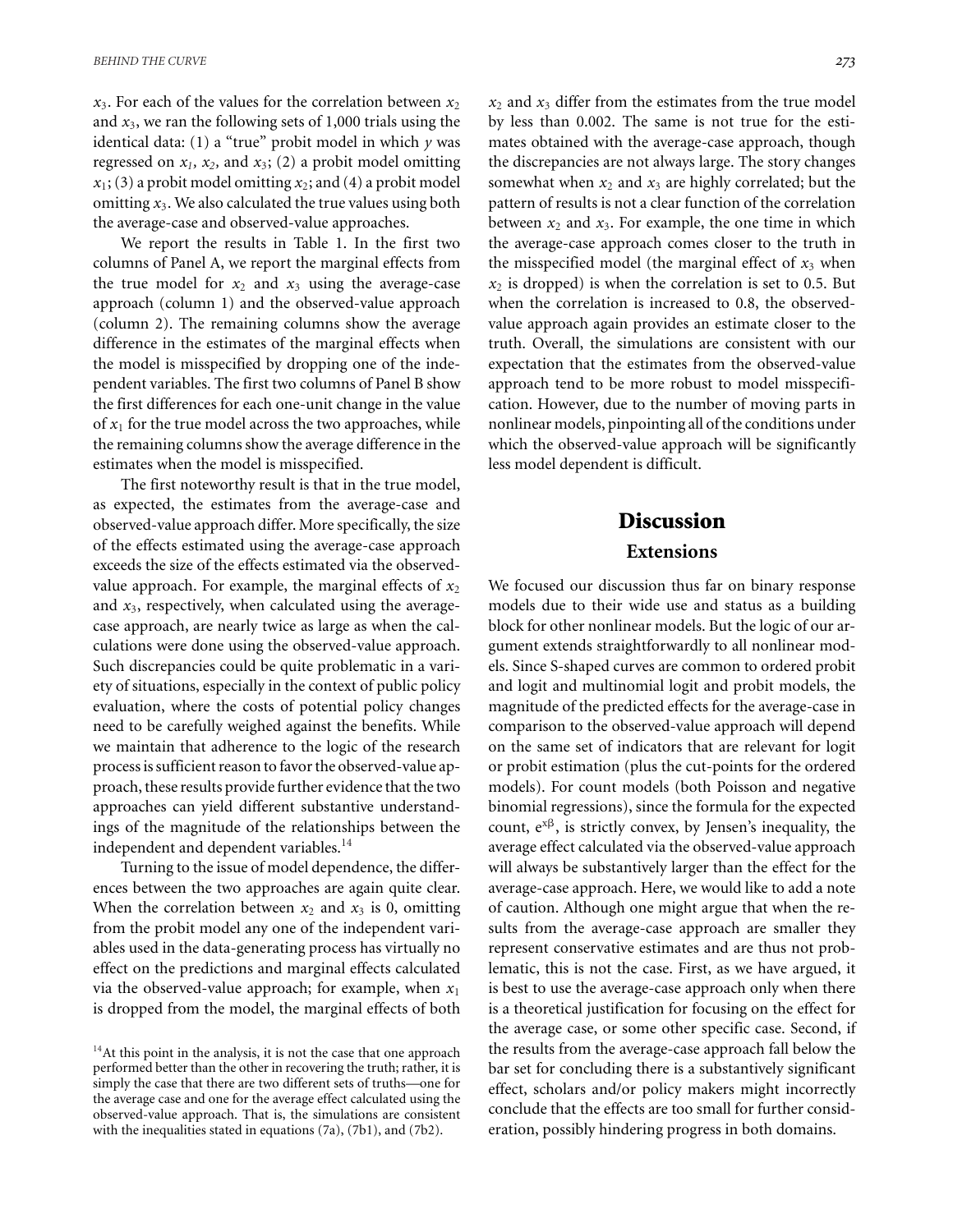| TABLE 1 Monte Carlo Simulation Results Examining Model Dependence Using the Average- |
|--------------------------------------------------------------------------------------|
| Case and Observed-Value Approaches for $y^* = 2 - 1x_1 + 1x_2 + 0.5x_3 + e$          |

| Panel A: Marginal Effects of $x_2$ and $x_3$ for True Model and Amount of Bias Due to Model Misspecification |                                               |                                 |                                    |                                 |                                    |                                 |                                    |                                 |  |  |
|--------------------------------------------------------------------------------------------------------------|-----------------------------------------------|---------------------------------|------------------------------------|---------------------------------|------------------------------------|---------------------------------|------------------------------------|---------------------------------|--|--|
| Correlation<br>$x_2 \& x_3 = 0$                                                                              | <b>Effects for True</b><br>Model <sup>1</sup> |                                 | Bias in Model 1:<br>Excludes $x_1$ |                                 | Bias in Model 2:<br>Excludes $x_2$ |                                 | Bias in Model 3:<br>Excludes $x_3$ |                                 |  |  |
| Variable of<br>Interest                                                                                      | Average<br>Case <sup>2</sup>                  | Observed<br>Values <sup>3</sup> | Average<br>Case <sup>2</sup>       | Observed<br>Values <sup>3</sup> | Average<br>Case <sup>2</sup>       | Observed<br>Values <sup>3</sup> | Average<br>Case <sup>2</sup>       | Observed<br>Values <sup>3</sup> |  |  |
| $\mathcal{X}_{2}$                                                                                            | 0.400                                         | 0.230                           | $-0.097$                           | 0.001                           |                                    |                                 | $-0.043$                           | 0.000                           |  |  |
| $x_3$                                                                                                        | 0.201                                         | 0.115                           | $-0.049$                           | 0.000                           | $-0.059$                           | 0.000                           |                                    |                                 |  |  |
| Correlation                                                                                                  |                                               |                                 |                                    |                                 |                                    |                                 |                                    |                                 |  |  |
| $x_2 \& x_3 = .5$                                                                                            |                                               |                                 |                                    |                                 |                                    |                                 |                                    |                                 |  |  |
| $\mathcal{X}_{2}$                                                                                            | 0.400                                         | 0.213                           | $-0.095$                           | 0.001                           |                                    |                                 | 0.059                              | 0.054                           |  |  |
| $x_3$                                                                                                        | 0.201                                         | 0.107                           | $-0.049$                           | 0.000                           | 0.102                              | 0.107                           |                                    |                                 |  |  |
| Correlation                                                                                                  |                                               |                                 |                                    |                                 |                                    |                                 |                                    |                                 |  |  |
| $x_2 \& x_3 = .8$                                                                                            |                                               |                                 |                                    |                                 |                                    |                                 |                                    |                                 |  |  |
| $\mathcal{X}_{2}$                                                                                            | 0.401                                         | 0.205                           | $-0.095$                           | 0.001                           |                                    |                                 | 0.136                              | 0.082                           |  |  |
| $\mathcal{X}_3$                                                                                              | 0.200                                         | 0.102                           | $-0.048$                           | 0.000                           | 0.246                              | 0.164                           |                                    |                                 |  |  |

Panel B: Predicted Effects (First Differences) Across Values of  $x_1$  (Going from  $x_1 = 1$  to  $x_1 = 2$  and  $x_1 = 2$  to  $x_1 = 3$ ) for **True Model and** *Amount of Bias* **Due to Model Misspecification**

| Correlation<br>$x_2 \& x_3 = 0$  | <b>Effects for True</b><br>Model <sup>1</sup> |                                 | Bias in Model 2:<br>Excludes $x_2$ |                                 | Bias in Model 3:<br>Excludes $x_3$ |                                 |
|----------------------------------|-----------------------------------------------|---------------------------------|------------------------------------|---------------------------------|------------------------------------|---------------------------------|
| Change in<br>Value of $x_1$      | Average<br>$\text{Case}^2$                    | Observed<br>Values <sup>3</sup> | Average<br>$\text{Case}^2$         | Observed<br>Values <sup>3</sup> | Average<br>$\text{Case}^2$         | Observed<br>Values <sup>3</sup> |
| $1$ to $2$                       | $-0.342$                                      | $-0.248$                        | 0.081                              | 0.000                           | 0.027                              | 0.000                           |
| $2$ to $3$                       | $-0.341$                                      | $-0.247$                        | 0.081                              | 0.000                           | 0.027                              | 0.000                           |
| Correlation<br>$x_2 \& x_3 = .5$ |                                               |                                 |                                    |                                 |                                    |                                 |
| $1$ to $2$                       | $-0.342$                                      | $-0.227$                        | 0.066                              | 0.000                           | 0.021                              | 0.000                           |
| $2$ to $3$                       | $-0.342$                                      | $-0.227$                        | 0.066                              | 0.000                           | 0.021                              | 0.000                           |
| Correlation                      |                                               |                                 |                                    |                                 |                                    |                                 |
| $x_2 \& x_3 = .8$                |                                               |                                 |                                    |                                 |                                    |                                 |
| $1$ to $2$                       | $-0.342$                                      | $-0.217$                        | 0.037                              | 0.000                           | 0.011                              | 0.000                           |
| $2$ to $3$                       | $-0.342$                                      | $-0.217$                        | 0.037                              | 0.000                           | 0.011                              | 0.000                           |

*Notes*: Results for the misspecified models represent the average difference from the estimate of the truth.<br><sup>1</sup> True model includes  $x_1$ ,  $x_2$ , and  $x_3$ . The results represent the marginal effect (Panel A) or first d using the true coefficients (and for the average-case approach, the true mean values) produces results that are nearly identical to those reported in the true model columns, respectively.

 $2$  Estimates computed by setting all other independent variables to their sample means.

<sup>3</sup> Estimates computed by setting all other independent variables to their observed values in the sample.

The logic of the observed-value approach also extends straightforwardly to more complex models. As we hinted at above, models with squared terms and/or interaction terms require some care but do not pose any problems.

One can also implement this approach with designs that first preprocess the data via a matching algorithm and then run a nonlinear model (see, e.g., Herrnson, Hanmer, and Niemi, forthcoming), multilevel models (see, e.g.,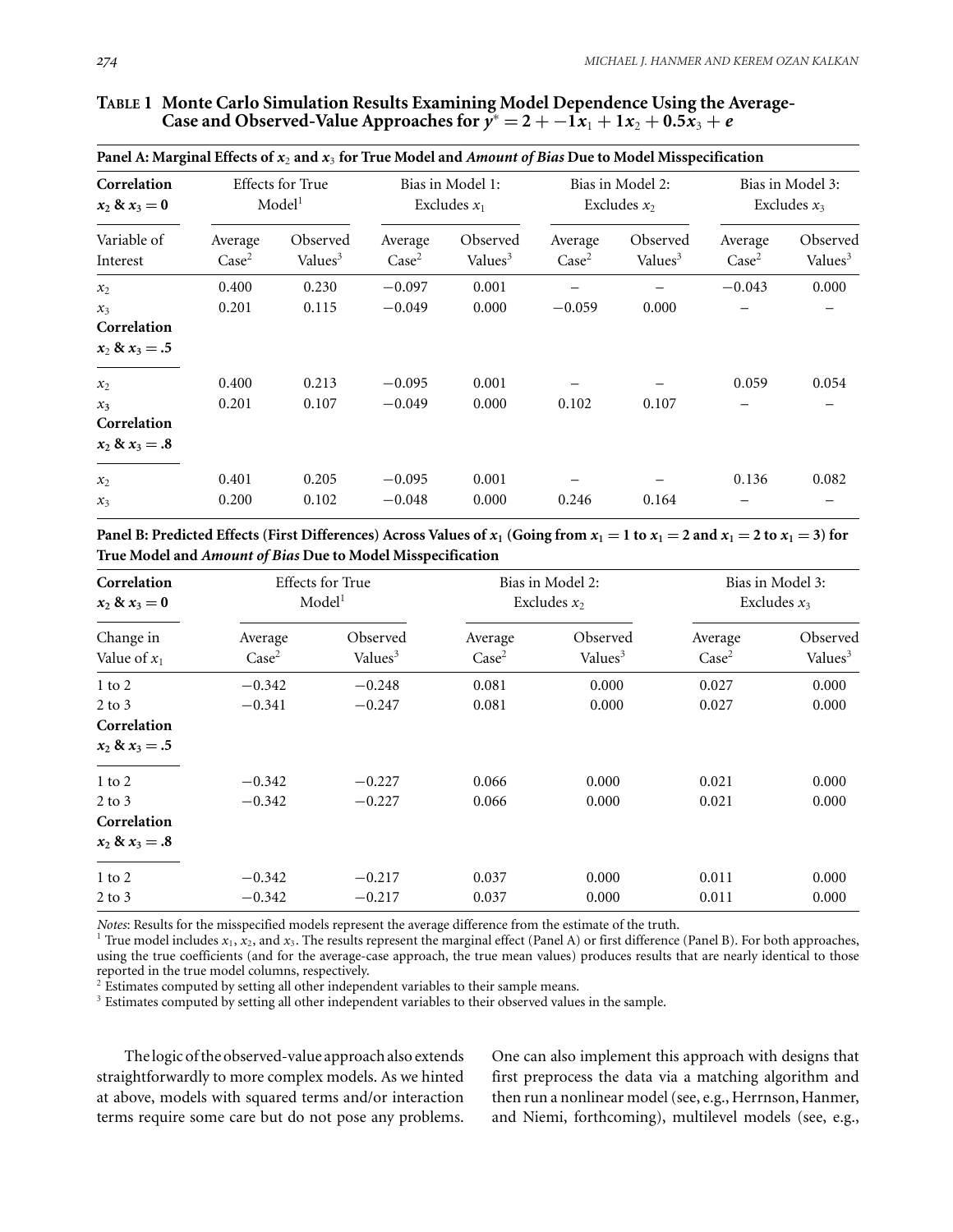**FIGURE 3 Predicted Effects (First Differences) of Changing Retrospective Economic Evaluations on the Probability of Voting for George W. Bush vs. John Kerry in 2004, Using the Observed-Value Approach, with 95% Confidence Intervals**



*Notes*: Data are from the 2004 ANES, using respondents who first answered the standard turnout question. Results are from statistical simulation.

Biggers 2011), models with fixed effects (see, e.g., Hanmer 2009), and random effects panel data models (see, e.g., Bartels et al. 2011). Our point that those using the observed-value approach use their data more efficiently is especially relevant with data across time.

#### **Reporting Results**

Before concluding, we return to our empirical example to show how one might report the predicted effects from the observed-value approach. Since our earlier goal was to compare the two approaches, we did not report the results as we would if our main goal was to understand vote choice in the 2004 election. Figure 3 shows the predicted effects and the confidence intervals around the effects of changing retrospective economic evaluations on the probability of voting for George W. Bush, using the observed-value approach. As we did earlier, we calculated the first differences of a movement on retrospective economic evaluations from the "same" to each of the other answer choices (other changes in the variable of interest could be similarly displayed). The average effect is shown as a dot, and the 95% confidence intervals are represented by the lines extending from the predicted effect. We also present the predicted probability of voting for Bush across each of the independent variables, along with 95% confidence intervals, in SI Section B Table 3 and the first

differences for selected variables, with 95% confidence intervals, in SI Section B Table 4.

## **Conclusion**

Political science has come a long way since the "purist" camp suggested retreat to descriptive statistics in the face of a limited dependent variable. A variety of models to deal with limited dependent variables have become commonplace. But as King and Zeng have noted: "As recently as a half decade ago, most quantitative political scientists were still presenting results in tables of hard-to-decipher coefficients from logit, probit, event count, duration, and other analyses" (2006, 131). Yet, a lack of clarity on how best to estimate substantively meaningful results from these models represents a missing link in the literature. Unfortunately, many studies present results for cases that are of potentially limited theoretical interest, thus limiting the existing base of knowledge and ability to generalize.

The argument and results presented here call for a shift in the dominant practice of calculating predicted probabilities for limited dependent variable models. Due to both theoretical and methodological reasons, researchers using limited dependent variable models should report predicted probabilities and marginal effects estimated via the observed-value approach. Doing so is consistent with recognizing that the core of the scientific endeavor is to "infer beyond the immediate data to something broader that is not directly observed" (King, Keohane, and Verba 1994, 8). The observed-value approach does a better job associating the theoretical framework and data-collection activities with the properties of limited dependent variable models. Moreover, researchers can implement the observed-value approach straightforwardly in any statistical package (see SI Section C for an example using Stata; code for SPSS and R are available upon request). Thus, the shift to the observed-value approach will serve to improve future empirical research.

## **References**

- Achen, Christopher H. 1982. *Interpreting and Using Regression*. Thousand Oaks, CA: Sage.
- Ai, Chunrong, and Edward C. Norton. 2003. "Interaction Terms in Logit and Probit Models." *Economics Letters* 80: 123–29.
- Aldrich, John H., and Charles F. Cnudde. 1975. "Probing the Bounds of Conventional Wisdom: A Comparison of Regression, Probit, and Discriminant Analysis." *American Journal of Political Science* 19(3): 571–608.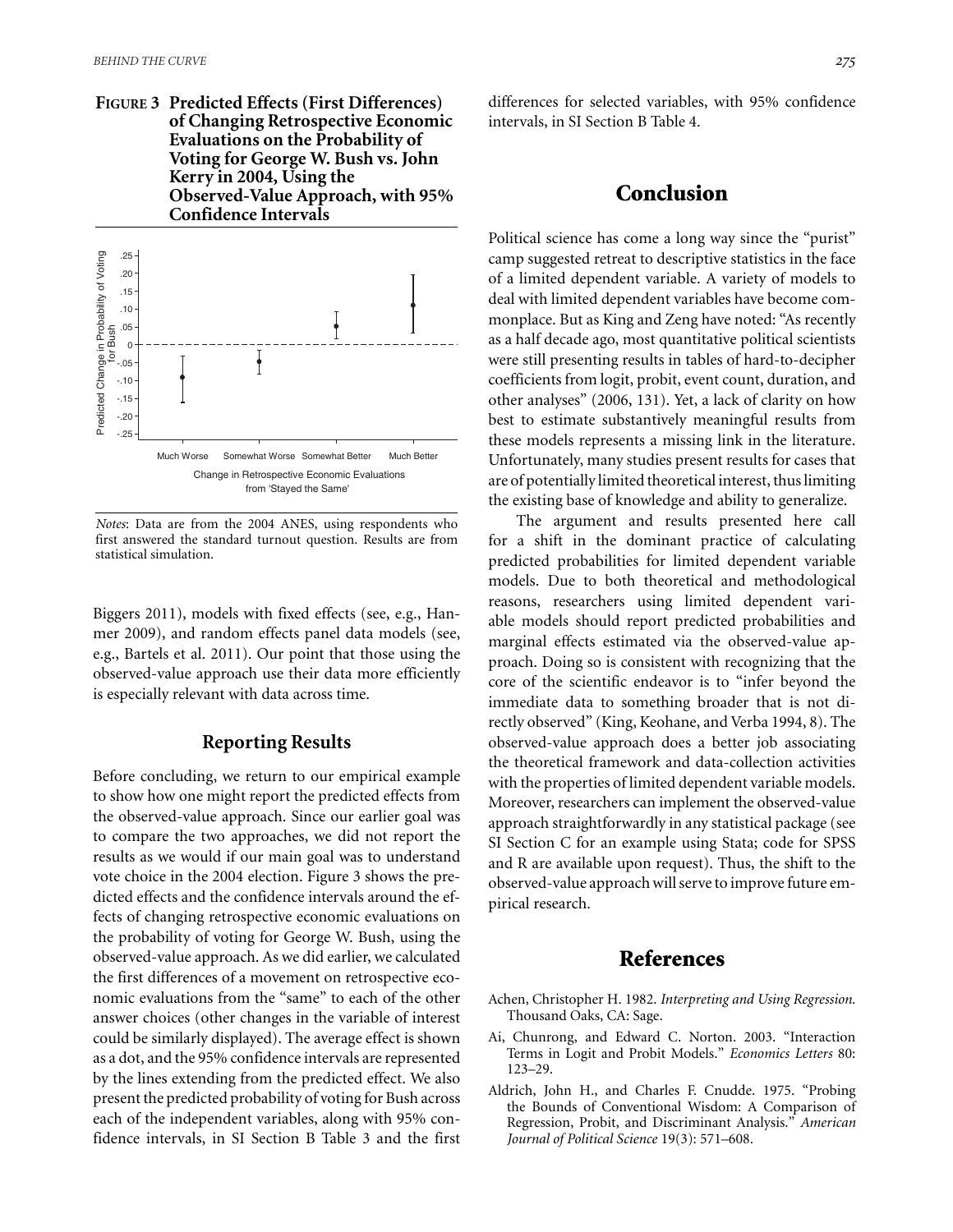- Aldrich, John H., and Forrest D. Nelson. 1984. *Linear Probability, Logit, and Probit Models*. Newbury Park, CA: Sage.
- Bartels, Brandon L., Janet M. Box-Steffensmeier, Corwin D. Smidt, and Renee M. Smith. 2011. "The Dynamic Properties of Individual-Level Party Identification in the United States." *Electoral Studies* 30(1): 210–22.
- Berry, William D., Justin Esarey, and Jacqueline Demeritt. 2010. "Testing for Interaction in Binary Logit and Probit Models." *American Journal of Political Science* 54(1): 248–66.
- Biggers, Daniel R. 2011. "When Ballot Issues Matter: Social Issue Ballot Measures and Their Impact on Turnout." *Political Behavior* 33(1): 3–25.
- Brambor, Thomas, William Roberts Clark, and Matt Golder. 2006. "Understanding Interaction Models: Improving Empirical Analyses." *Political Analysis* 14(1): 63–82.
- Gelman, Andrew, and Jennifer Hill. 2007. *Data Analysis Using Regression and Multilevel/Hierarchical Models*. New York: Cambridge University Press.
- Gelman, Andrew, and Iain Pardoe. 2007. "Average Predictive Comparisons for Models with Nonlinearity, Interactions, and Variance Components." *Sociological Methodology* 37(1): 23–51.
- Greene, William H. 2003. *Econometric Analysis*. 5th ed. Upper Saddle River, NJ: Prentice Hall.
- Greene, William H. 2008. *Econometric Analysis*. 6th ed. Upper Saddle River, NJ: Prentice Hall.
- Hanmer, Michael J. 2009. *Discount Voting: Voter Registration Reforms and Their Effects*. New York: Cambridge University Press.
- Hanushek, Eric A., and John E. Jackson. 1977. *Statistical Methods for Social Scientists*. New York: Academic Press.
- Herrnson, Paul S., Michael J. Hanmer, and Richard G. Niemi. 2012. "The Impact of Ballot Type on Voter Errors."*American Journal of Political Science*. Forthcoming.
- Herron, Michael C. 1999. "Post-Estimation Uncertainty in Limited Dependent Variable Models." *Political Analysis* 8(1): 83–98.
- Ho, Daniel E., Kosuke Imai, Gary King, and Elizabeth A. Stuart. 2007. "Matching as Nonparametric Preprocessing for Reducing Model Dependence in Parametric Causal Inference." *Political Analysis* 15(3): 199–236.
- Imai, Kosuke, Gary King, and Elizabeth A. Stuart. 2008. "Misunderstandings between Experimentalists and Observationalists about Causal Inference." *Journal of the Royal Statistical Society: Series A (Statistics in Society)* 171(2): 481–502.
- Kam, Cindy D., and Robert J. Franzese Jr. 2007.*Modeling and Interpreting Interactive Hypotheses in Regression Analysis*. Ann Arbor: University of Michigan Press.
- King, Gary. 1998. *Unifying Political Methodology: The Likelihood Theory of Statistical Inference*. Ann Arbor: University of Michigan Press.
- King, Gary, Robert O. Keohane, and Sidney Verba. 1994.*Designing Social Inquiry: Scientific Inference in Qualitative Research*. Princeton, NJ: Princeton University Press.
- King, Gary, Michael Tomz, and Jason Wittenberg. 2000. "Making the Most of Statistical Analyses: Improving Interpretation and Presentation." *American Journal of Political Science* 44(2): 341–55.
- King, Gary, and Langche Zeng. 2006. "The Dangers of Extreme Counterfactuals." *Political Analysis* 14(2): 131–59.
- Long, J. Scott. 1997. *Regression Models for Categorical and Limited Dependent Variables*. Thousand Oaks, CA: Sage.
- Long, J. Scott, and Jeremy Freese. 2005. *Regression Models for Categorical Outcomes Using Stata*. 2nd ed. College Station, TX: Stata Press.
- McCulloch, Charles E. 2000. "Generalized Linear Models." *Journal of the American Statistical Association* 95(452): 1320–24.
- Morgan, Stephen L., and Christopher Winship. 2007. *Counterfactuals and Causal Inference: Methods and Principles for Social Research*. New York: Cambridge University Press.
- Rosenstone, Steven J., and Raymond E. Wolfinger. 1978. "The Effect of Registration Laws on Voter Turnout." *American Political Science Review* 72(1): 22–45.
- Signorino, Curtis S., and Ahmer Tarar. 2006. "A Unified Theory and Test of Extended Immediate Deterrence." *American Journal of Political Science* 50(3): 586–605.
- Tomz, Michael, Jason Wittenberg, and Gary King. 2001. CLAR-IFY: Software for Interpreting and Presenting Statistical Results. Version 2.0. Cambridge, MA: Harvard University. http: //gking.harvard.edu.
- Wolfinger, Raymond E., and Steven J. Rosenstone. 1980. *Who Votes?* New Haven, CT: Yale University Press.
- Wooldridge, Jeffrey M. 2002. *Econometric Analysis of Cross Section and Panel Data*. Cambridge, MA: MIT Press.

## **Supporting Information**

Additional Supporting Information may be found in the online version of this article:

• Section A: Comparison of the Average Case and Observed Value Approaches

- Marginal Effect Analysis to Determine the Difference Between the Average Effect Using the Observed Value Approach and the Effect for the Average Case
	- Figure 1. Second Derivative of the Probit pdf by the Probability of Success for the Average Case
- Discrete Difference Analysis
	- Figure A2. Difference in the Second Derivative of the Probit CDF Changing From  $x_k = 0$  to  $x_k$  $=$  1 for Various Values of  $\beta_k$  by the Probability of Success for the Average Case When  $x_k = 0$
- Section B: NES Results
	- Table 1. Probability of Voting for George W. Bush vs. John Kerry In 2004
	- Table 2. Predicted Probability of Voting for George W. Bush vs. John Kerry in 2004, Using